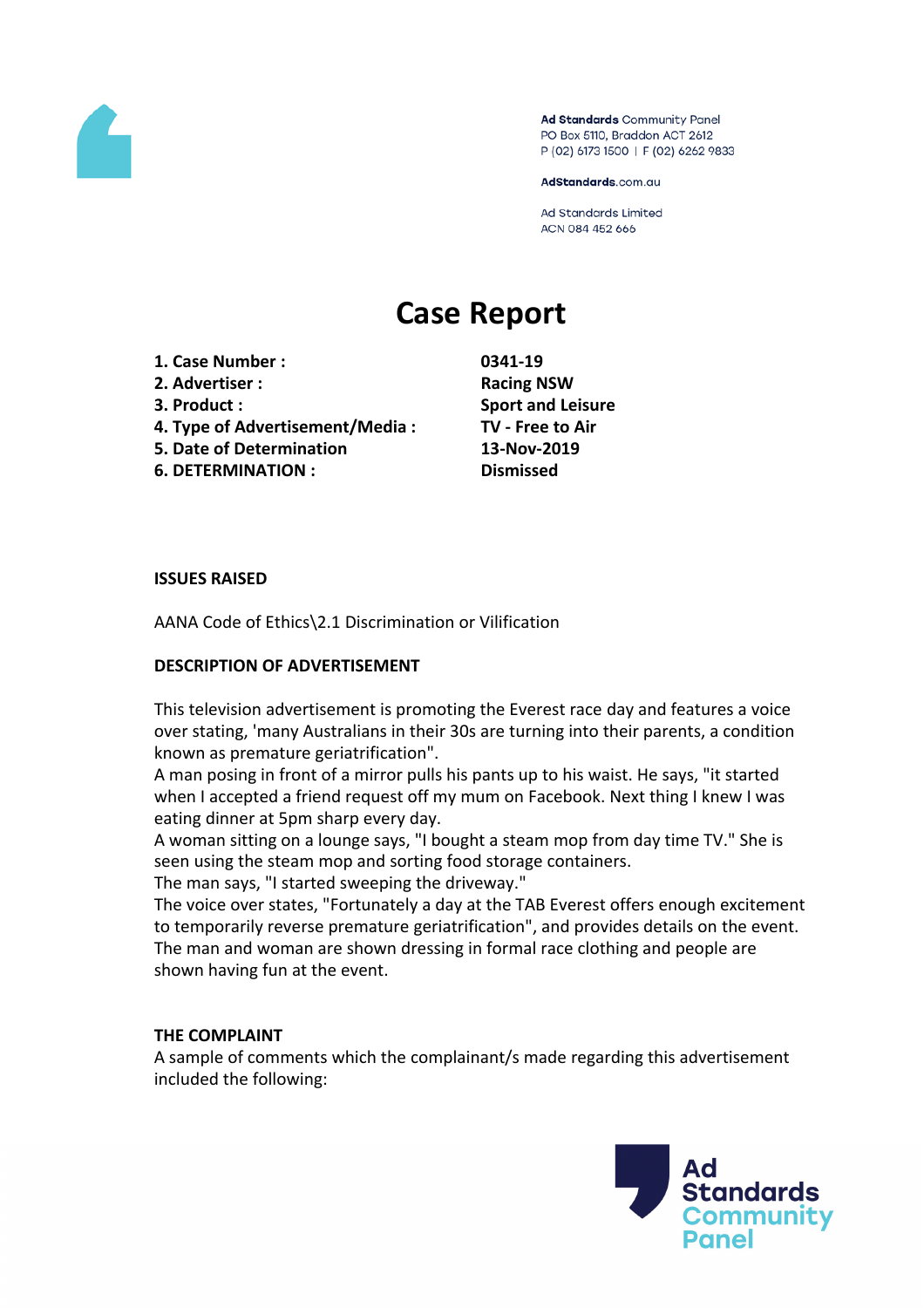

*Find it offensive as it displays ageism by attacking older generations. Uses term of "geriatrication" and attacking older peoples way of life. Not offended by the race and its connection to gambling but deplore fun made of and no respect of older people. ie Ageism*

*Ageism and disrepectful and unnessary making fun of older people and their perceived lifestyle.*

*The advertisement refers to 'premature geriatrification" and how a day at the races can reverse it. I find it offensive to elderly people. It is ageist, that is characterized by or showing prejudice or discrimination on the grounds of a person's age (in reference to the male character's mother) and hinting that only elderly people buy from daytime TV shopping.*

# **THE ADVERTISER'S RESPONSE**

Comments which the advertiser made in response to the complainant/s regarding this advertisement include the following:

*Advertiser did not provide a response.*

# **THE DETERMINATION**

The Ad Standards Community Panel (Panel) considered whether this advertisement breaches Section 2 of the AANA Code of Ethics (the Code).

The Panel noted the complainants' concern that the advertisement shows no respect towards older people and the use of the term gentrification is ageist.

The Panel viewed the advertisement and noted the advertiser did not provide a response.

The Panel considered whether the advertisement complied with Section 2.1 of the Code which requires that 'advertisements shall not portray or depict material in a way which discriminates against or vilifies a person or section of the community on account of race, ethnicity, nationality, gender, age, sexual preference, religion, disability, mental illness or political belief.'

The Panel noted the Practice Note to Section 2.1 provides the following definitions:

"Discrimination – unfair or less favourable treatment.

Vilification – humiliates, intimidates, incites hatred, contempt or ridicule."

The Panel considered that the humorous reference to 'geriatrification' was a reference to people maturing, rather than aging. The Panel considered that the advertisement was not suggesting that older people are unable to have fun, rather